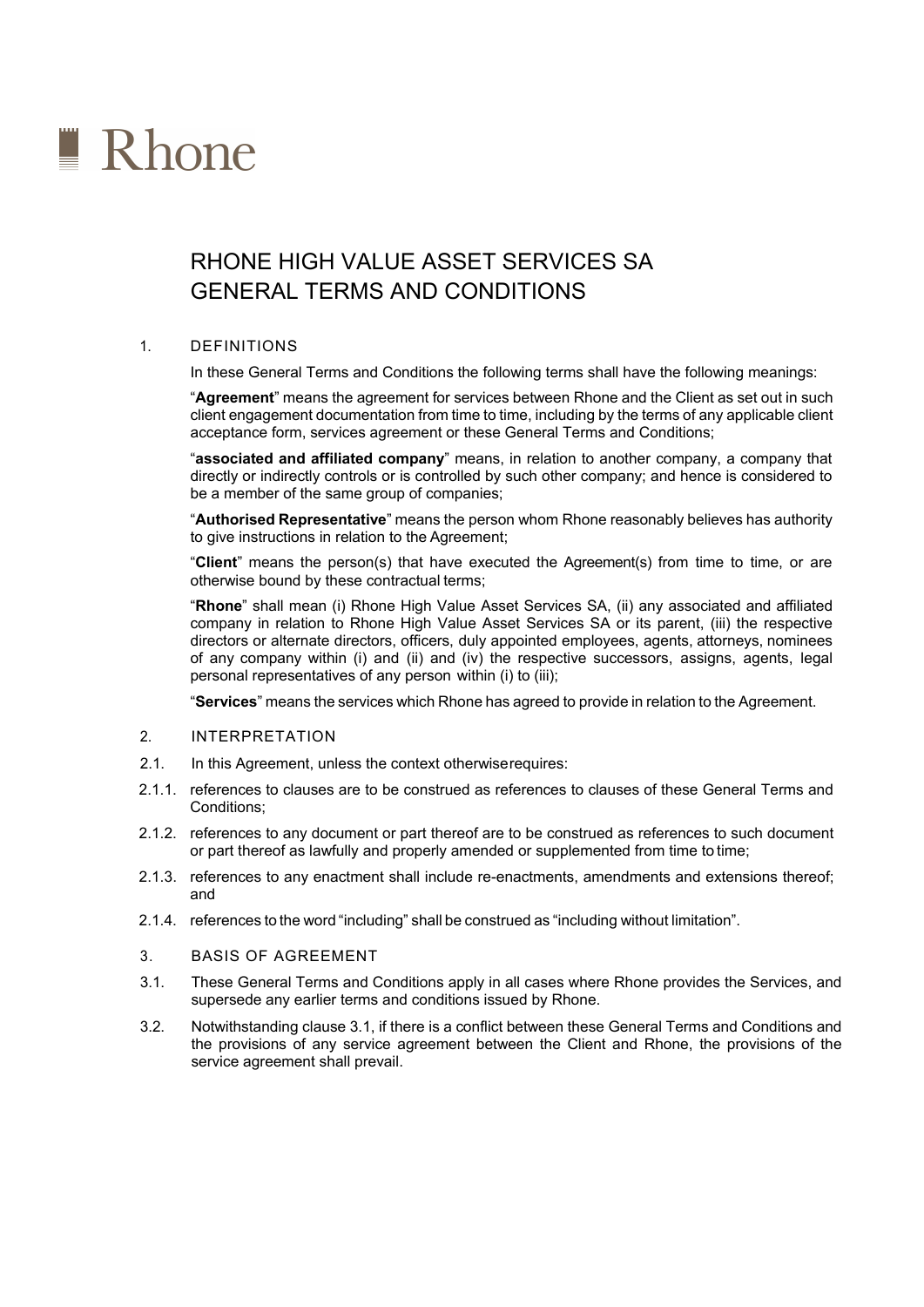# 4. CLIENT IDENTIFICATION

- 4.1. Particular means of identifying the Client may be agreed between Rhone and the Client. The Client will fully and accurately complete all verification and client identification procedures and forms required by Rhone in relation to the provision of the Services. The Client authorises Rhone to perform and obtain all such confirmations and verifications as it may at its absolute discretion deem necessary or fit.
- 4.2. Rhone shall not be liable for any damage or loss whatsoever caused as a result of mistaken or inaccurate authentication of the Client's identity, the fraudulent use of signatures or from a failure to detect forgery, except in the case of gross negligence on the part of Rhone.

# 5. PROVISION OF INFORMATION

- 5.1. The Client shall supply to Rhone all such information, documents and instructions in a timely and efficient manner as are reasonably required by Rhone to fulfill its obligations under the Agreement.
- 5.2. Rhone shall not be liable for any loss incurred by the Client as a result of any failure by the Client to provide proper authorisations, instructions, approvals, information and documents reasonably required by Rhone under clause 5.1.

# 6. CLAIMS BY THE CLIENT

All claims by the Client relating to any act or omission attributable to Rhone must be submitted to Rhone by the Client within 90 days of the Client becoming aware of the said act or omission. If the Client fails to notify Rhone of such claim within the prescribed timeframe, then the Client shall be deemed to have approved the act or omission in question. Further, if the Client has not delivered a written notice to Rhone objecting to the said act or omission within the prescribed timeframe, the Client shall not be entitled to bring any action, claim or proceedings against Rhone in respect thereof, except in the case of gross negligence.

# 7. COMMUNICATIONS TO AND FROM RHONE

- 7.1. The Client authorises Rhone to act upon any requests, instructions or directions given in writing ("Written Instructions") by the Client or the Authorised Representative (together, the "Authorised Individuals") without being obliged to verify the authenticity of the Written Instruction.
- 7.2. Rhone shall be entitled to treat as valid the authority of an Authorised Individual unless and until it receives written notice of the revocation of that Authorised Individual's authority. The revocation of an Authorised Individual's authority must be in writing.
- 7.3. If the Client has authorised Rhone to act upon oral instructions, the Client authorises Rhone to immediately execute all the oral instructions issued by the Client or his Authorised Representative whether or not such instructions are confirmed in writing. Where there is any doubt regarding the identity or authority of the person giving an oral instruction, Rhone has the right not to execute that oral instruction.
- 7.4. The Client agrees to indemnify and hold harmless Rhone from all consequences and responsibility as a result of Rhone acting on an oral instruction or Rhone's refusal to act on an oral instruction. The Client accepts all risks that might occur as a result of the execution by Rhone of written or oral instructions, especially those related to error regarding the identity or authority of the person giving the instructions, errors in transmission or understanding and relieves Rhone from all responsibility in this regard.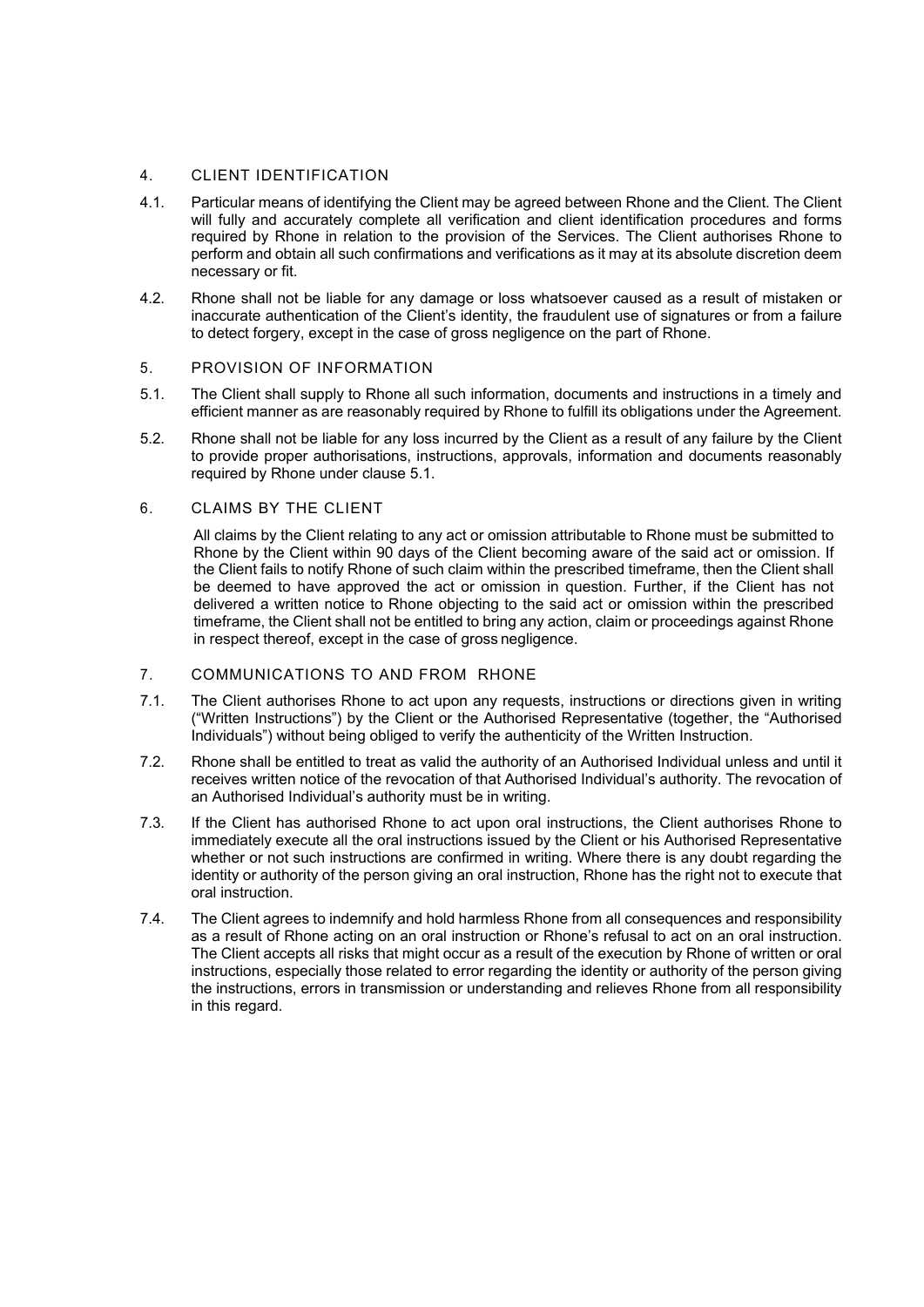- 7.5. The Client confirms his awareness of the inherent risks (notably with regard to loss, interception, delay, integrity, unlawful access or confidentiality) relating to the use of postal services, telephone, fax, e-mail or any other means of transmission, which risks shall be assumed solely by the Client. In particular, the Client recognises that the Internet and Extranet networks, as well as leased and dial-up telephone lines, use public and private telecommunications infrastructures which fall outside of Rhone's control and which offer no particular security protections. Rhone shall not be liable for any loss or damage relating in particular to a power outage, disconnection, system failure or the overloading of networks or systems or otherwise resulting from the use of any means of transmission or transport companies (in particular postal, courier, telephone or internet services), except in the case of gross negligence on the part of Rhone.
- 7.6. The Client shall be deemed to have received all correspondence sent by Rhone to the most recent address provided. Further, correspondence from Rhone is deemed to have been sent on the date on Rhone's file copy of the correspondence.
- 7.7. The Client acknowledges, consents and agrees that, as a rule and unless prior notice is given to the contrary, all communications with Rhone may be recorded and retained by Rhone regardless of their form (verbal, written, electronic, etc.) and the means of transmission used (telephone, fax, letter, email, etc.).

## 8. REMUNERATION, EXPENSES AND TAXES

- 8.1. Rhone shall be entitled to remuneration for the provision of the Services in accordance with Rhone's standard fee schedule from time to time in force, or such other fee agreement as may be agreed in writing between the parties (and as may be amended from time to time in accordance with the provisions thereof) (the "Service Fees").
- 8.2. The Service Fees and all other applicable fees, commissions, taxes or expenses relating to the Agreement (the "Expenses") are to be borne by the Client.

The Client shall be liable for the payment of the Service Fees and Expenses even if the amount thereof is not determined and/or payment is not requested until after the provision of Services has come to an end.

- 8.3. If any Service Fees or Expenses payable shall not be duly and punctually paid Rhone shall not be under any further obligation to provide the Services.
- 8.4. The Client acknowledges and agrees that Rhone may freely agree with third parties (who act on behalf of Rhone) for the payment of retrocessions, commissions and/or fees of any nature due to or due from Rhone. In such circumstances, Rhone shall notify the Client of the existence and method of calculation of any retrocession, commission and/or fees in favour of the third party or Rhone that may have been agreed with Rhone. The Client agrees that retrocessions, commissions and/or fees of any nature which Rhone would otherwise be obliged to reimburse to the Client pursuant to article 400 paragraph 1 of the Swiss Code of Obligations or other similar provisions may be kept by Rhone as part of its compensation, in addition to the fees directly paid by the Client for the Services.

The Client may at any time request information regarding the amounts of the retrocessions, commissions or other fees received by Rhone in relation to the Agreement. The potential receipt by Rhone of retrocessions, commissions and/or fees could lead to a conflict of interest. Rhone has, however, implemented measures to ensure that the interests of the Client are at all times appropriately protected and are not adversely affected by the receipt and retention of retrocessions, commissions and/ or fees by Rhone. The Client further authorises Rhone to share part of its retrocessions, commissions, fees and/or other benefits with other group companies or third parties (such as business introducers).

# 9. OUTSOURCING

Subject to any applicable law, Rhone may at any time, for any period, in any manner and upon any terms whatsoever outsource or delegate all or some of its functions, powers and duties to any person or persons (which may include any associated and affiliated company in relation to Rhone) wheresoever located in relation to or in order to facilitate the provision of the Services.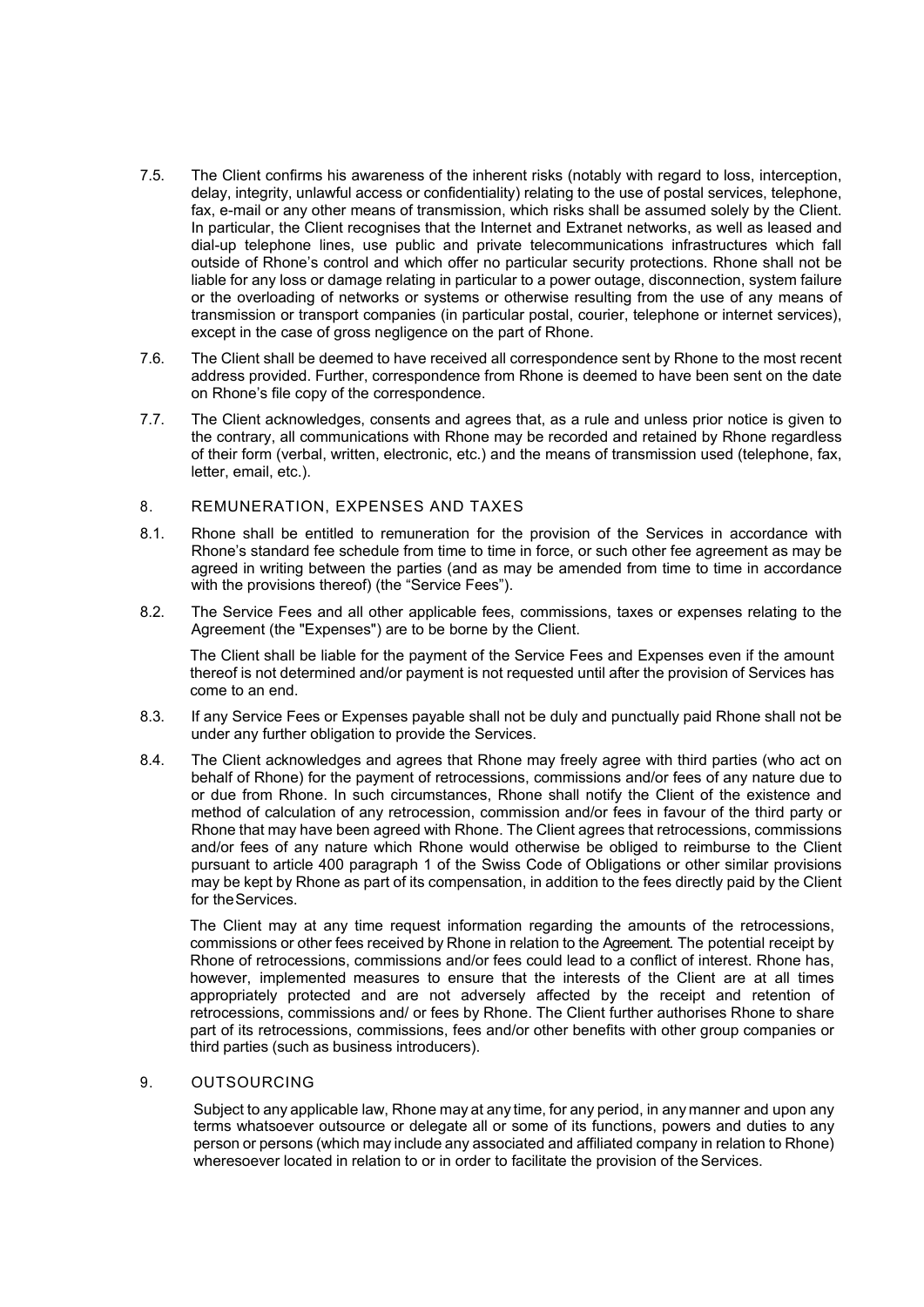#### 10. TERMINATION OF BUSINESS RELATIONSHIPS

- 10.1. Rhone reserves the right to terminate its business relationship with the Client at any time, with immediate effect, and without being required to provide a reason therefore, in which case all existing, deferred or contingent claims owed to Rhone (including any outstanding Service Fees and Expenses) shall become immediately due for payment by the Client.
- 10.2. Subject to any relevant provision of applicable law, Rhone reserves the right to retain original records relating to the Agreement for a reasonable period and not to provide original or copy correspondence except at the absolute discretion of Rhone.
- 10.3. The indemnity provisions of the Agreement shall survive its termination.

#### 11. TREATMENT OF WEEKENDS AS A PUBLIC HOLIDAY

In all dealings with Rhone, Saturday and Sunday are considered to be public holidays, in addition to all official public bank holidays deriving from Swiss federal or cantonal legal provisions.

#### 12. THE CLIENT' S PERSONAL SITUATION; NO TAX AND LEGAL ADVICE

- 12.1. Rhone recommends that the Client takes independent legal, tax or other professional advice in relation to the Agreement.
- 12.2. Rhone does not provide any legal or tax advice although may assist with drafting of any legal or statutory or other documentation in connection with the Services. Legal or tax advice does not form part of the Services and, as such, Rhone shall not bear any responsibility or liability in this respect. The Client acknowledges that it will not rely on any statement made by Rhone as constituting legal or tax advice.

#### 13. DATA AND CONFIDENTIALITY

- 13.1. Rhone shall be authorised, using any appropriate technical means, to collect, record, hold and process the Client's personal data, to the extent that it considers such data useful or necessary for the due performance of Rhone's legal or contractual obligations. In this regard, Rhone shall comply, inter alia, with the provisions of the Swiss Data Protection Act, as may be amended from time to time, and the provisions of any other law applicable in relation to all personal data processed by Rhone.
- 13.2. The Client's rights of access and remedial action are governed, inter alia, by the abovementioned legislation.
- 13.3. Rhone is obliged to keep confidential any information relating to the relationship with the Client.
- 13.4. Notwithstanding clause 13.2:
- 13.5. Rhone may, in compliance with applicable laws or conventions or by order of a court of competent jurisdiction, disclose relevant information relating to the Client and/or the Services which would otherwise be confidential as between Rhone and the Client;
- 13.6. Rhone is authorised to inform third parties of the Client's identity where deemed necessary for the proper performance of the Client's instructions;
- 13.7. Rhone may disclose confidential information relating to the Client and/or the Services where Rhone in the normal course of business is properly required to make such disclosures to any third party, such as an approved financial institution, legal or tax adviser, accountant, intermediary, or any person whose duty it is to enforce or ensure compliance with any applicable legal, tax or regulatory provisions;
- 13.8. Rhone may, in the normal course of business, share, exchange or disclose relevant information with other Rhone offices for the purposes of performing the Services; and
- 13.9. The Client is aware and agrees that his personal data or other confidential information relating to his affairs may be disclosed to a third party acting on Rhone's instructions in the event that some of its functions are outsourced pursuant to clause 9.